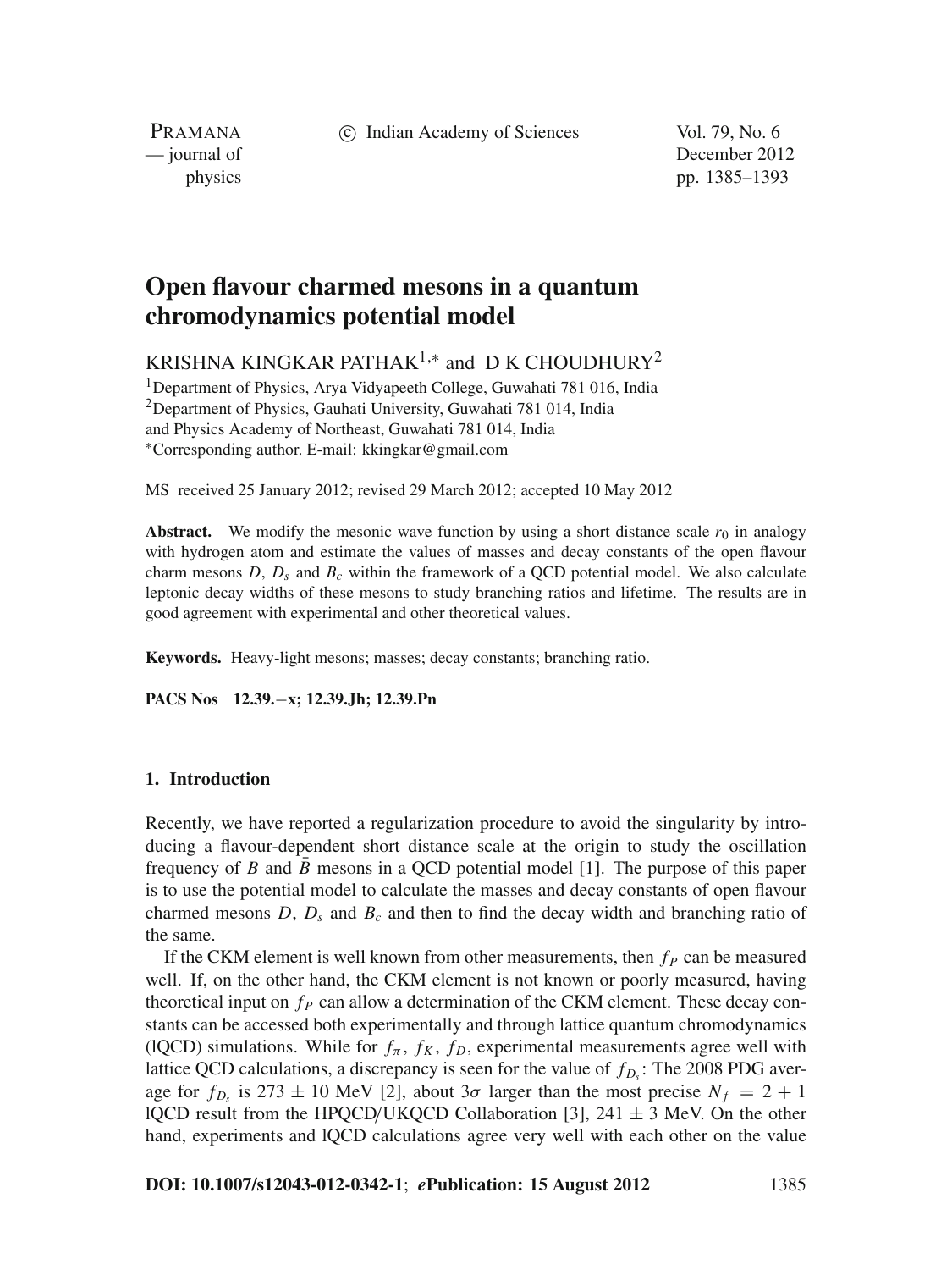of  $f_D$ ,  $f_D$ (expt) = 205.8  $\pm$  8.9 MeV and  $f_D$ (lQCD) = 207  $\pm$  4 MeV. The discrepancy concerning  $f_D$  is quite puzzling because the systematic errors that have affected the lQCD calculation of  $f_D$ , should have affected the calculation of  $f_{D<sub>s</sub>}$  [4] also.

However, the discrepancy is reduced to  $2.4\sigma$  with the new (updated) data from CLEO [5,6] and Babar [7], together with the Belle measurement [8] and the latest PDG average is  $f_{D_s} = 257.5 \pm 6.1$  MeV [9]. Lately, the HPQCD Collaboration has also updated its study of the  $D_s$  decay constant [10]. By including additional results at smaller lattice spacing along with improved determinations of the lattice spacing and improved tuning of the charm and strange quark masses, a new value for the  $D<sub>s</sub>$  decay constant has been reported as  $f_{D_s} = 248.0 \pm 2.5$  MeV. A better understanding of the decay properties of *D* and *Ds* in this regard is quite important.

The properties of the  $B_c$  meson are of special interest [11], since it is the only heavy meson consisting of two heavy quarks with different flavours. A peculiarity of  $B_c$  decays is that both the quarks may involve in its weak decays. From the experimental point of view, a study of weak decays of  $B<sub>c</sub>$  meson is quite important for the determination of CKM elements. More detailed information about its decay properties are expected in near future at LHC and other experiments. In this paper, the decay constants of *D*,  $D_s$  and  $B_c$  are computed and are used to study the decay width and decay time of the same. Rest of the paper is organized as follows: In § 2, we discuss the formalism, while in § 3 we summarize the calculations and results. Section 4 contains summary and conclusion.

#### **2. Formalism**

#### 2.1 *Wa*v*e function in the model*

The wave function in a specific potential model with its relativistic correction procedure is [1,12]:

$$
\psi_{\text{rel}+\text{conf}}(r') = \frac{N'}{\sqrt{\pi a_0^3}} e^{-r'/a_0} \left( C' - \frac{\mu ba_0(r')^2}{2} \right) \left( \frac{r'}{a_0} \right)^{-\epsilon},\tag{1}
$$

where

$$
N' = \frac{2^{1/2}}{\sqrt{(2^{2\epsilon}\Gamma(3 - 2\epsilon)C'^2 - \frac{1}{4}\mu ba_0^3 \Gamma(5 - 2\epsilon)C' + \frac{1}{64}\mu^2 b^2 a_0^6 \Gamma(7 - 2\epsilon))}}
$$
(2)

$$
C' = 1 + cA_0 \sqrt{\pi a_0^3}
$$
 (3)

$$
\mu = \frac{m_i m_j}{m_i + m_j} \tag{4}
$$

#### 1386 *Pramana – J. Phys.***, Vol. 79, No. 6, December 2012**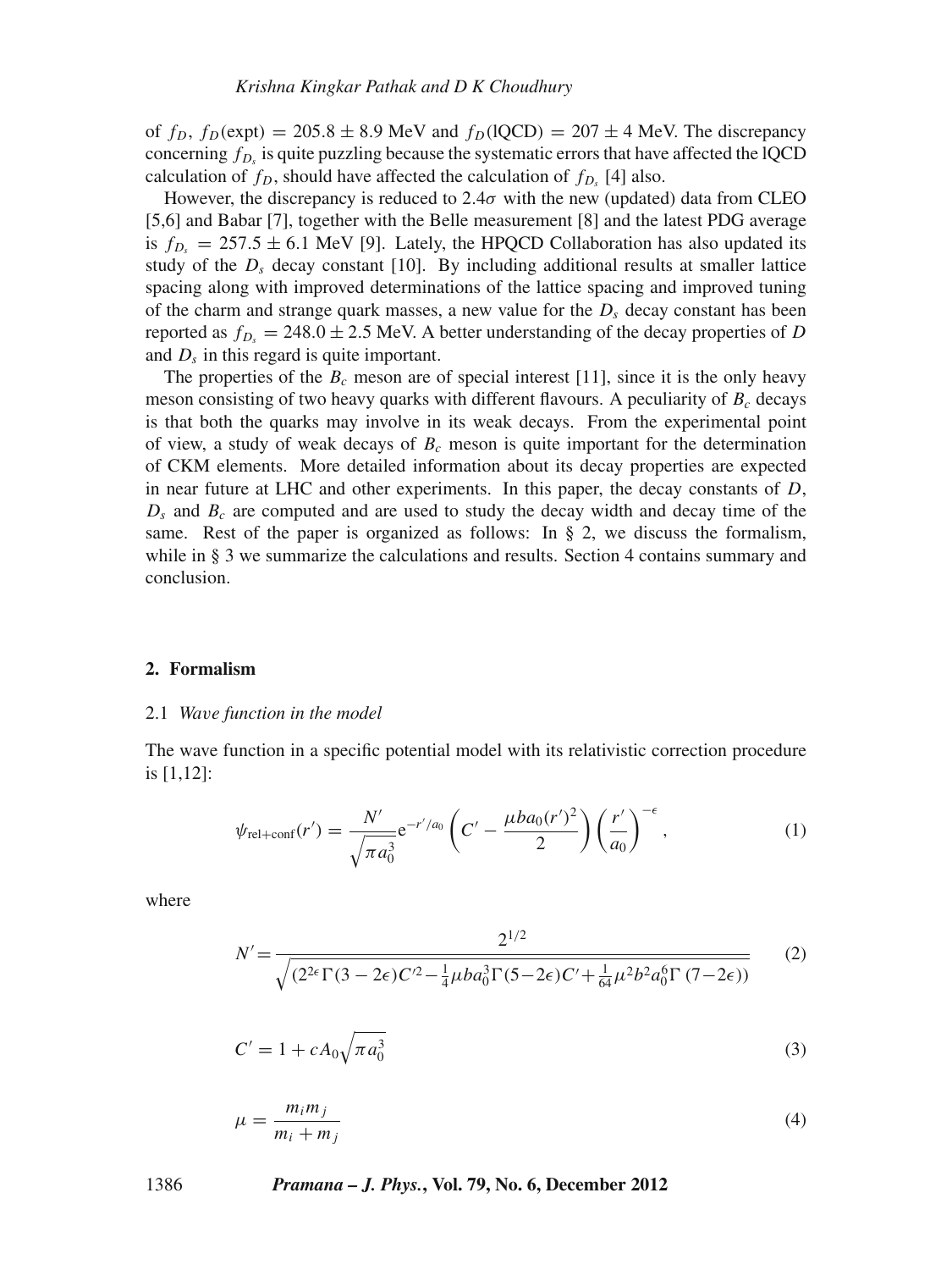$$
a_0 = \left(\frac{4}{3}\mu\alpha_s\right)^{-1} \tag{5}
$$

$$
\epsilon = 1 - \sqrt{1 - \left(\frac{4}{3}\alpha_s\right)^2} \tag{6}
$$

$$
r' = r + r_0 \tag{7}
$$

and the QCD potential is taken as

$$
V(r) = -\frac{4}{3r}\alpha_s + br + c.\tag{8}
$$

### 2.2 *The mesonic wa*v*e function at the origin*

The term  $\{(r + r_0)/a_0\}^{-\epsilon}$  in eq. (1) is used to incorporate relativistic effect in a free Dirac way [12,13]. The cut-off parameter is used to regularize the wave function at the origin such that the wave function remains approximately constant from  $r_0$  down to  $r = 0$ . In analogy to QED, we use the cut-off parameter to regularize the wave function as [1]

$$
r_0 \sim a_0 e^{-1/\epsilon}.\tag{9}
$$

Unlike QED, it is flavour dependent depending on the flavours of the quark masses.

The input parameters in the numerical calculations are:  $m_u = 0.336$  GeV,  $m_s =$ 0.483 GeV,  $m_c = 1.550$  GeV and  $m_b = 4.950$  GeV,  $b = 0.183$  GeV<sup>2</sup>,  $c = -0.5$  GeV,  $\alpha_s = 0.39$  and  $\alpha_s = 0.22$  at charm and bottom mass scale. The value of the undetermined factor  $A_0$ , which appears in the series solution [12] is so chosen that the consistency of the value of  $cA_0 = 1$  GeV<sup>3/2</sup> is sustained with our previous works [1,14]. With these values, we compute the short distance scale  $r_0$  for open flavour charmed mesons *D*,  $D_s$ and  $B_c$  and is shown in table 1.

Table 1 shows that as the masses of the mesons increase,  $r_0$  is decreased. For heavy– heavy mesons like  $B_c$  it becomes as small as  $10^{-10}$  GeV<sup>-1</sup> which presumably means that the relativistic effect is too small for this heavy meson.

| Mesons           | Reduced mass | Values of $r_0$ (GeV <sup>-1</sup> ) |
|------------------|--------------|--------------------------------------|
| $D(c\bar{u}/cd)$ | 0.2761       | 0.0073                               |
| $D_s(c\bar{s})$  | 0.3682       | 0.0055                               |
| $B_c(\bar{b}c)$  | 1.1838       | $3.872 \times 10^{-10}$              |

**Table 1.** Values of cut-off parameter  $r_0$  for different mesons.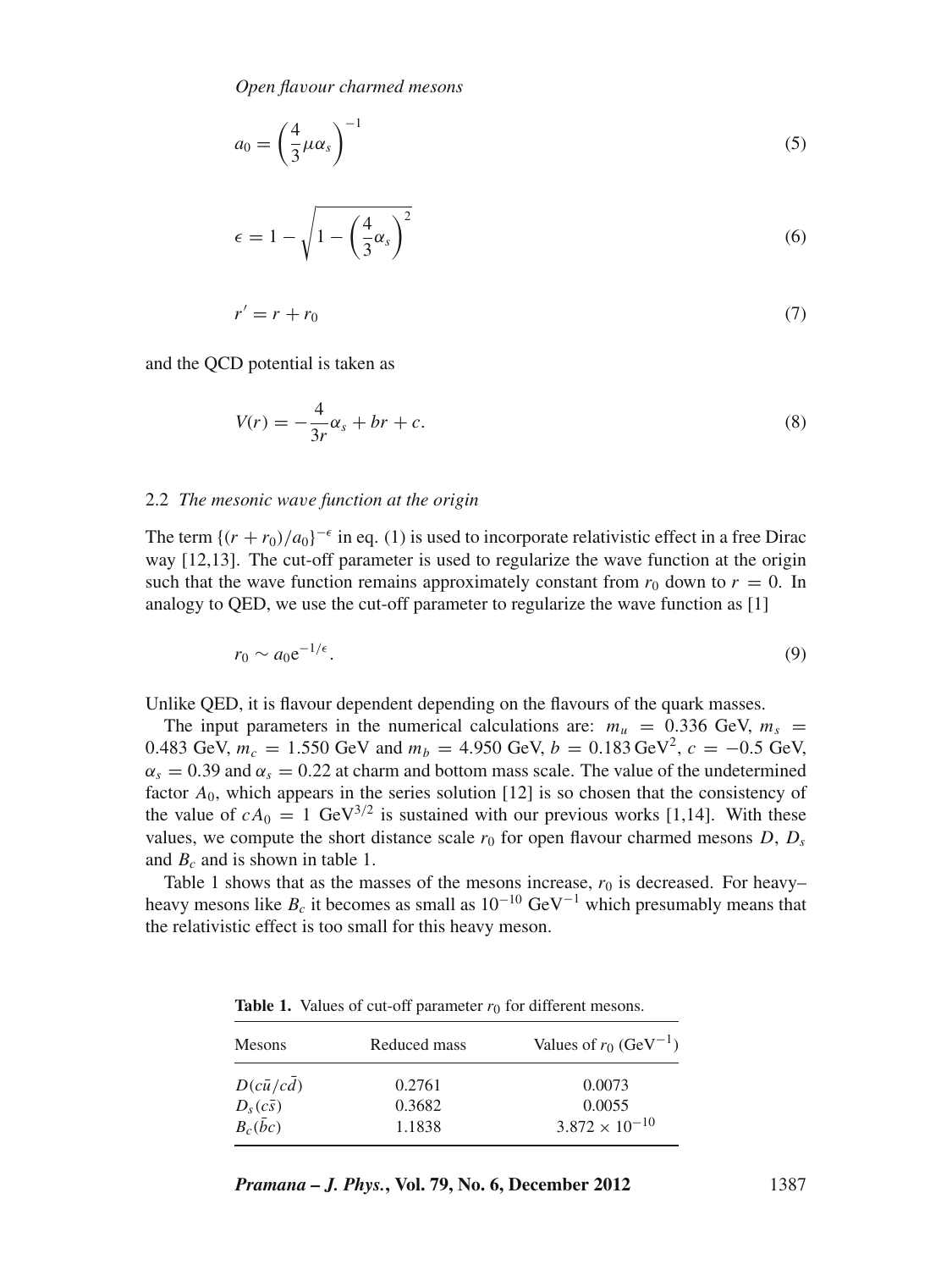### **3. Calculation and results**

#### 3.1 *Masses and decay constants of open fla*v*oured charm mesons*

The decay constant with relativistic correction can be expressed through the meson wave function  $\Phi_P(p)$  in the momentum space [15,16] as

$$
f_P = \sqrt{\frac{12}{M_P}} \int \frac{d^3 p}{(2\pi)^3} \left(\frac{E_q + m_q}{2E_q}\right)^{1/2} \left(\frac{E_{\bar{q}} + m_{\bar{q}}}{2E_{\bar{q}}}\right)^{1/2} \times \left(1 + \lambda_P \frac{p^2}{[E_q + m_q][E_{\bar{q}} + m_{\bar{q}}]}\right) \Phi_P(p)
$$
(10)

with  $\lambda_p = -1$ . In the nonrelativistic limit  $\left(p^2/m^2\right) \ll 1.0$ , this expression reduces to the well-known relation between  $f_P$  and the ground state wave function at the origin  $\psi(0)$ the Van-Royen–Weisskopf formula [17].

$$
f_P = \sqrt{\frac{12}{M_P}} |\psi(0)|^2
$$
 (11)

with QCD correction factor the decay constant can be written as [18]

$$
f_P = \sqrt{\frac{12}{M_P} |\psi(0)|^2 \bar{C}^2}, \quad \text{where } \bar{C}^2 = 1 - \alpha_s/\pi \left[ 2 - \frac{m_Q - m_{\bar{Q}}}{m_Q + m_{\bar{Q}}} \ln \frac{m_Q}{m_{\bar{Q}}} \right],
$$
\n(12)

where  $M_P$  is the mass of the pseudoscalar meson in the ground state and can be obtained as [19]

$$
M_P = m_Q + m_{\bar{Q}} + \langle H \rangle,\tag{13}
$$

where

$$
\langle H \rangle = \left\langle \frac{p^2}{2\mu} \right\rangle + \langle V(r) \rangle. \tag{14}
$$

In tables 2 and 3 we record the prediction of the model for masses and decay constants.

| Mesons                                                  | <b>Masses</b>           | Experimental values                                                       |
|---------------------------------------------------------|-------------------------|---------------------------------------------------------------------------|
| $D(c\bar{u}/cd)$<br>$\frac{D(c\bar{s})}{B_c(\bar{b}c)}$ | 1.860<br>1.959<br>6.507 | $1.869 \pm 0.0016$ [9]<br>$1.968 \pm 0.0033$ [9]<br>$6.277 \pm 0.006$ [9] |

**Table 2.** The masses of heavy-light mesons in GeV.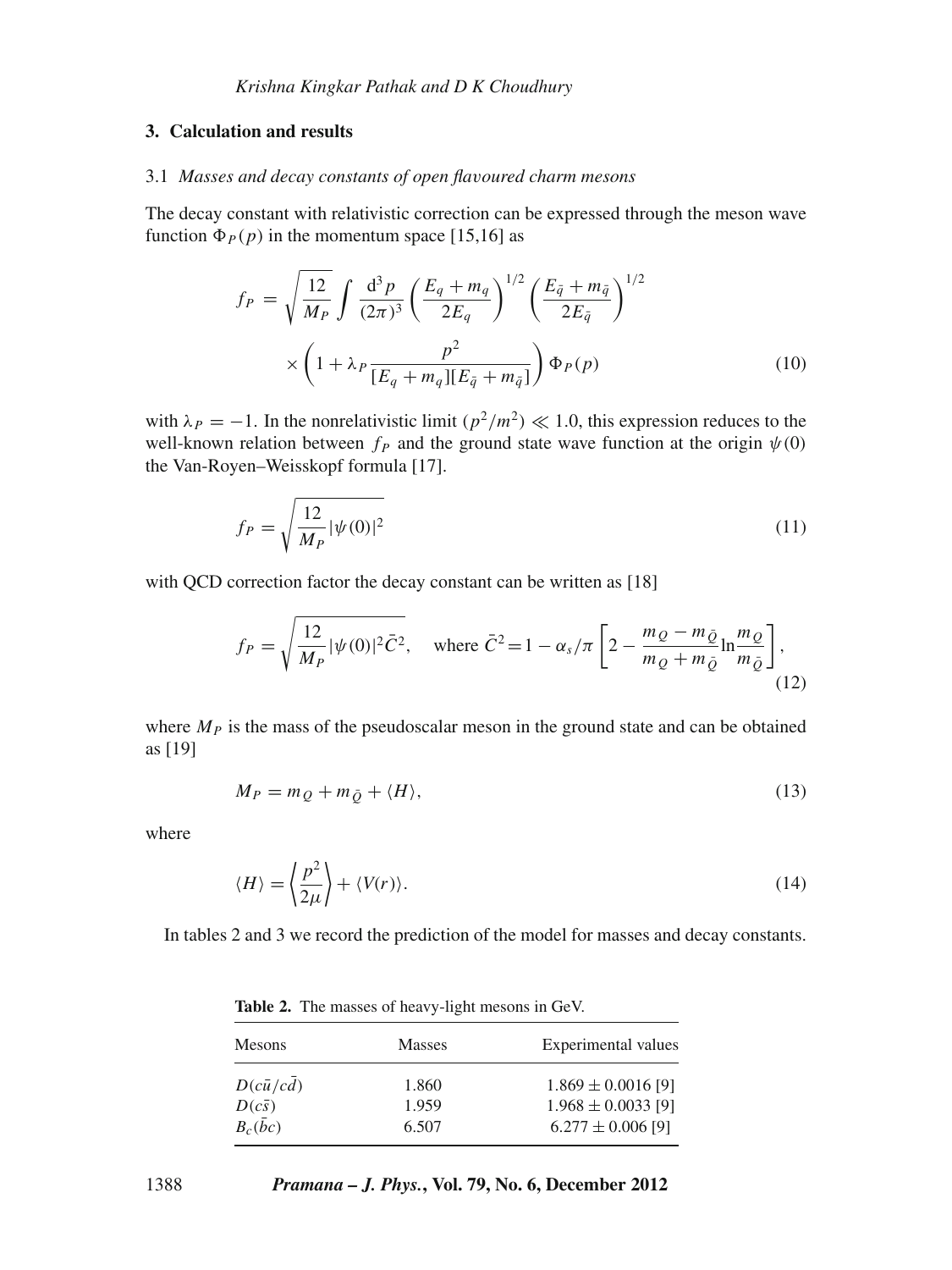### *Open fla*v*our charmed mesons*

| Meson            | Our work |          | Other work                             |  |
|------------------|----------|----------|----------------------------------------|--|
|                  | $f_{P}$  | $f_{Pc}$ |                                        |  |
| $D(c\bar{u}/cd)$ | 0.240    | 0.225    | $0.205 \pm 0.085 \pm 0.025$ [20] (Exp) |  |
|                  |          |          | $0.206$ [21]                           |  |
|                  |          |          | $0.234$ [22]                           |  |
|                  |          |          | $0.208$ [23]                           |  |
|                  |          |          | $0.201$ [24]                           |  |
|                  |          |          | $0.235$ [25]                           |  |
| $D(c\bar{s})$    | 0.291    | 0.266    | $0.254 \pm 0.059$ [20] (Exp)           |  |
|                  |          |          | $0.245$ [21]                           |  |
|                  |          |          | $0.268$ [22]                           |  |
|                  |          |          | $0.256$ [23]                           |  |
|                  |          |          | $0.249$ [24]                           |  |
|                  |          |          | $0.266$ [25]                           |  |
| $B_c(bc)$        | 0.435    | 0.413    | 0.433 [26] (Theory)                    |  |
|                  |          |          | $0.470$ [19]                           |  |

**Table 3.** The decay constants of heavy-light mesons with and without QCD correction in GeV.

 $f_P$  = decay constants without QCD correction.

 $f_{Pc}$  = decay constant with QCD correction.

### 3.2 *Leptonic decay width and branching ratio of D and Ds mesons*

Charged mesons formed from a quark and antiquark can decay to a charged lepton pair when these objects annihilate via a virtual  $W^{\pm}$  boson. Quark–antiquark annihilations via a virtual  $W^+$  ( $W^-$ ) to the  $l^+v$  ( $l^-v$ ) final states occur for the  $\pi^{\pm}$ ,  $K^{\pm}$ ,  $D_s^{\pm}$  and  $B^{\pm}$  mesons. There are several reasons for studying the purely leptonic decays of charged mesons. Such processes are rare but they have clear experimental signatures due to the presence of a highly energetic lepton in the final state. The theoretical predictions are very clean due to the absence of hadrons in the final state. The total leptonic decay width of  $D$  and  $D_s$ mesons are given by

$$
\Gamma(D_q^+ \to l^+ \nu) = \frac{G_F^2 |V_{cq}|^2 f_{D_q}^2}{8\pi} m_l^2 \left(1 - \frac{m_l^2}{M_{D_q}^2}\right)^2 M_{D_q}, \quad q = d, s. \tag{15}
$$

These transitions are helicity suppressed, i.e., the amplitude is proportional to  $m_l$ , the mass of the lepton l, in complete analogy to  $\pi \to l^+ \nu$ .

The leptonic widths of the charged  $D$  and  $D<sub>s</sub>$  mesons are obtained using eq. (12), by employing the predicted values of the pseudoscalar decay constants  $f_D$  and  $f_{D_s}$  along with the masses of  $M_D$  and  $M_D$ , from our work. The leptonic widths for seperate lepton channel by choosing  $m_{l=\tau,\mu,e}$  are computed. Branching ratio of  $D_q$  mesons are calculated using the relation

$$
BR = \Gamma \times \tau. \tag{16}
$$

*Pramana – J. Phys.***, Vol. 79, No. 6, December 2012** 1389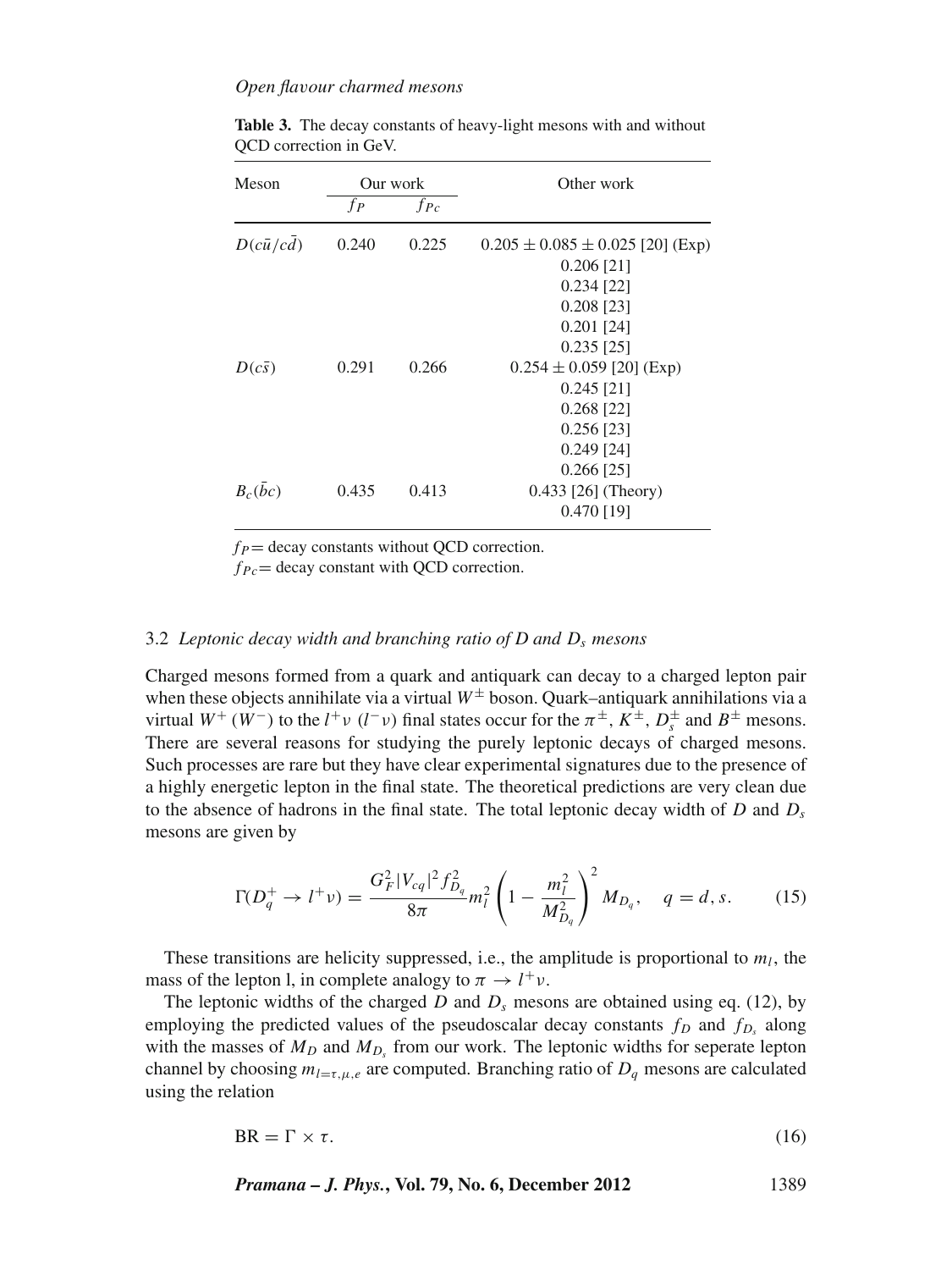| Mesons                    | $BR_{\tau} \times 10^{-3}$ | $BR_{\mu} \times 10^{-4}$ | $BR_e \times 10^{-8}$ |
|---------------------------|----------------------------|---------------------------|-----------------------|
| $D(c\bar{u}/cd)$          | 0.78(0.68)                 | 4.4(3.89)                 | 1.05(0.92)            |
| Expt. [9]                 | ${<}1.2$                   | 3.82                      |                       |
| B Patel et al [27]        | 0.9                        | 6.6                       | 1.5                   |
|                           | $BR_{\tau} \times 10^{-2}$ | $BR_{\mu} \times 10^{-3}$ | $BR_e \times 10^{-7}$ |
| $D(c\bar{s})$             | 6.4(5.3)                   | 7.0(5.9)                  | 1.67(1.40)            |
| Expt. [9]                 | $5.6 \pm 0.4$              | $5.8 \pm 0.4$             |                       |
| B Patel <i>et al</i> [27] | 8.4                        | 7.7                       | 1.8                   |

**Table 4.** The leptonic branching ratio of  $D$  and  $D_s$  mesons.

Values within the bracket represent the branching ratio for  $fp$  with QCD correction.

The lifetime of these mesons,  $\tau_D = 1.04$  ps and  $\tau_{D_s} = 0.5$  ps, are taken from the world average value reported by Particle Data Group (PDG-2010) [9]. The present results as tabulated in table 4 are in accordance with the available experimental values.

## 3.3 *Weak decay of*  $B_c^+$  *meson*

Adopting the spectator model for the charm beauty mesons system [28], the total decay width of  $B_c^+$  meson can be approximated as the sum of the widths of  $\bar{b}$ -quark decay keeping *c*-quark as spectator, the *c*-quark decay with  $\bar{b}$  as spectator, and the annihilation channel  $B_c^+ \to l^+ \nu_l(c\bar{s}, u\bar{s}), l = e, \mu, \tau$  with no interference assumed between them. Accordingly, the total width is calculated as [28]

$$
\Gamma(B_c \to X) = \Gamma(b \to X) + \Gamma(c \to X) + \Gamma(\text{anni}). \tag{17}
$$

Neglecting the quark binding effects, the *b* and *c* inclusive widths in the spectator approximation are [28]

$$
\Gamma(b \to X) = \frac{9G_F^2 |V_{cb}|^2 m_b^5}{192\pi^3} \tag{18}
$$

$$
\Gamma(c \to X) = \frac{5G_F^2 |V_{cs}|^2 m_c^5}{192\pi^3}.
$$
\n(19)

Here we have used the model quark masses and the CKM matrix elements  $|V_{cs}| = 0.957$ ,  $|V_{cb}| = 0.039$  from the Particle Data Group.

Employing the computed mass and pseudoscaler decay constant from the present study, the width of the annihilation channel is computed using the expression given by [19,28],

$$
\Gamma(\text{Anni}) = \frac{G_F^2 |V_{bc}|^2 f_{B_c}^2 M_{B_c}}{8\pi} m_q^2 \left(1 - \frac{m_q^2}{M_{B_c}^2}\right)^2 C_q,\tag{20}
$$

where  $C_q = 1$  for the  $\tau v_\tau$  channel and  $C_q = 3|V_{cs}|^2$  for the  $c\bar{s}$  channel, and  $m_q$  is the mass of the heaviest fermions. The computed results of the annihilation decay rate and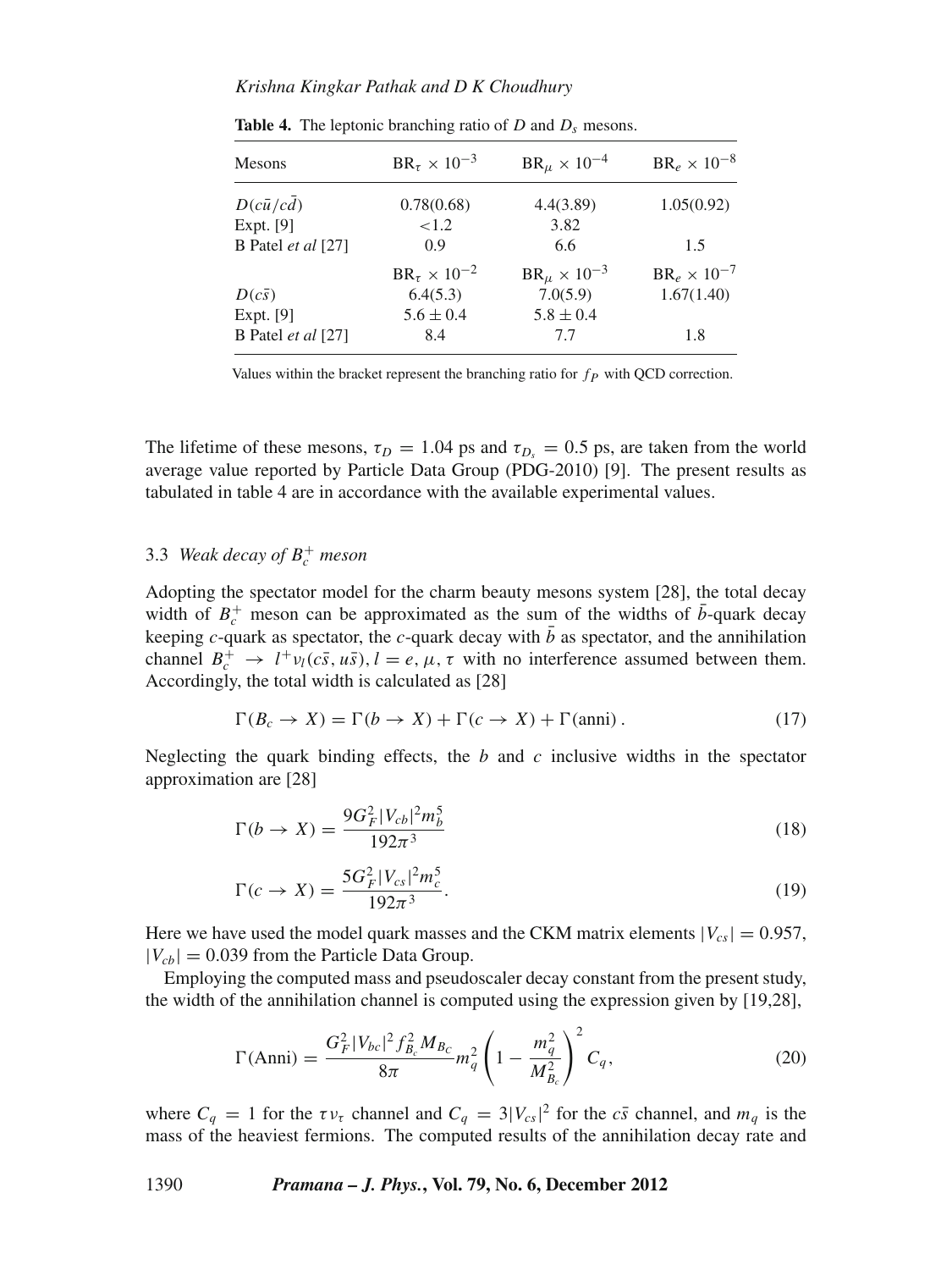| Meson          | $\Gamma(anni)$ | $\Gamma(B_c \to X)$ | $\tau$ (inps)     |
|----------------|----------------|---------------------|-------------------|
| $B_{c\bar{b}}$ | 1.17(1.06)     | 19.17(19.06)        | 0.344(0.346)      |
| [9]            |                |                     | $0.453 \pm 0.041$ |
| [28]           | 1.40           | 14.00               | 0.47              |
| [29]           | 0.67           | 8.8                 | 0.75              |

**Table 5.** Decay width (in  $10^{-4}$  eV) and lifetime of  $B_c$  meson.

total decay rate are tabulated in table 5. Our prediction for lifetime with these results lie well within the experimental value and is placed in table 5.

#### **4. Conclusion**

In the present work, we have computed the masses of heavy-light mesons in a specific potential model and use a short distance scale to regularize the wave function near the origin to compute the decay constants. The short distance scale as well as the decay parameters are very sensitive to the strong coupling constant  $\alpha_s$ . It is to be noted that strong coupling constant used in ref. [1] cannot be used for *D*,  $D_s$  and  $B_c$  mesons since the results overshoots the experimental and theoretical values and hence the model is excluded to treat the *D* and *B* mesons together. However, we use the same  $\alpha_s$  as used in our previous work [14,30,31] and with a different renormalization mass scale one can regain these strong coupling constants within the formula of ref.[1].

The analysis with QCD correction is found to be closer to experiments and other theoretical results. In our calculation we have found  $(f_D/f_D)=1.18$  (with QCD correction) and  $(f_{D_s}/f_D) = 1.21$  (without QCD correction), which is in accordance with the latest QCD sum rule result  $1.193 \pm 0.025 \pm 0.007$  [21], PDG average  $(f_{D_s}/f_D) = 1.25 \pm 0.06$  [9], as well as with the recent lattice results  $f_{D_s}/f_D = 1.164 \pm 0.011$  [3,10] and  $f_{D_s}/f_D =$  $1.20 \pm 0.02$  [32].

Present study on the leptonic decay branching ratio of  $D$  and  $D<sub>s</sub>$  mesons with QCD correction for  $\tau$  and  $\mu$  leptonic channels presented in table 4 are as per the available experimental limits. Large experimental uncertainty in the electron channel makes it difficult for any reasonable conclusion. The computed result within the framework of QCD potential model for annihilation decay width as well as the lifetime of  $B<sub>c</sub>$  meson are also found to agree well with the available data presented in table 5. Probably, in future highluminosity better statistics and high-confidence level data sets will be able to provide more light on the spectroscopy and decay properties of these open charm mesons.

#### **Acknowledgements**

The authors would like to thank the referee for giving suggestions for improving the paper. One of the authors, K K Pathak, is grateful to Subhankar Roy for some fruitful discussions and comments.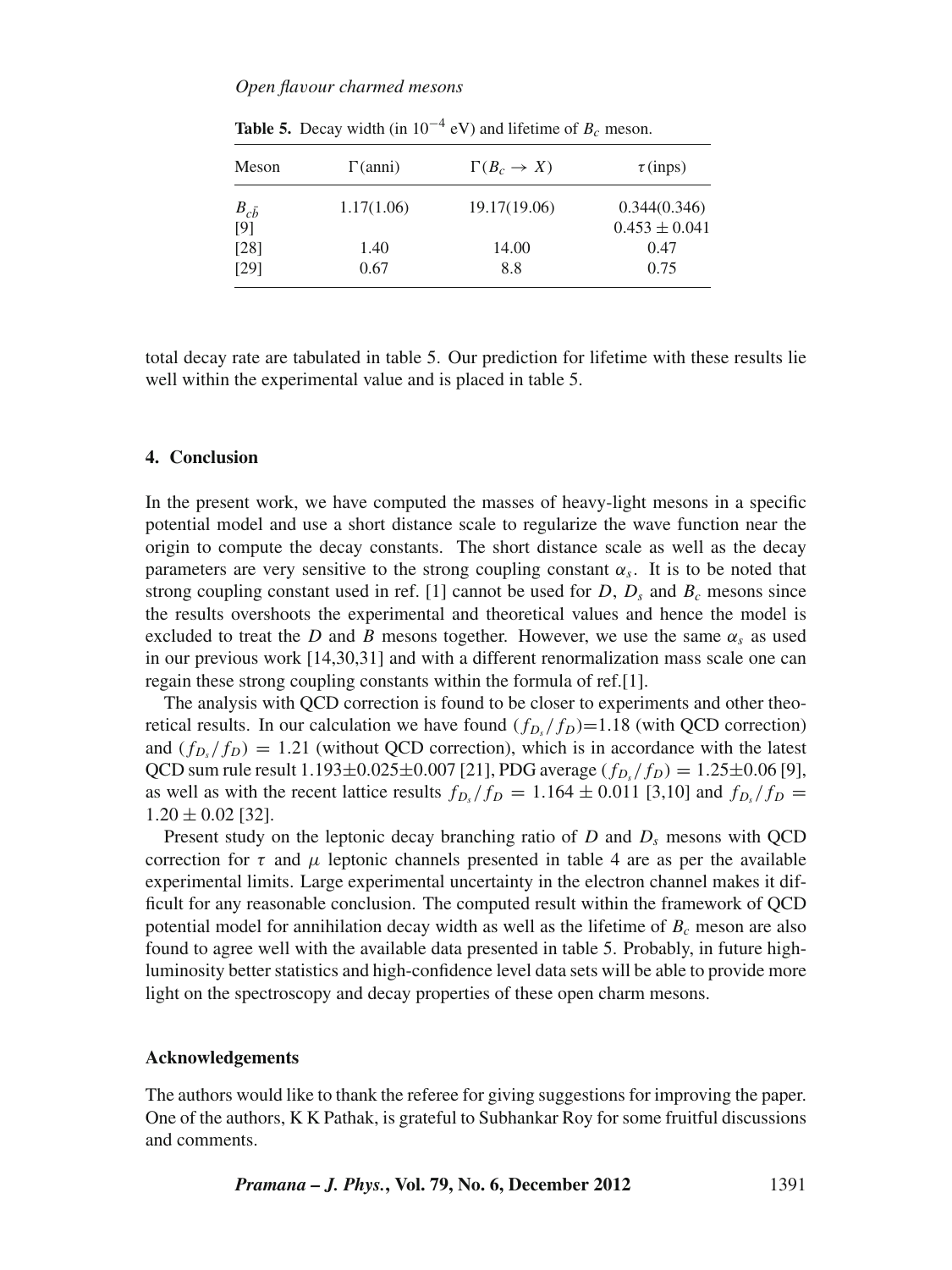## **Appendix**

Expression for the expectation value of the Hamiltonian  $(\langle H \rangle)$  is:

$$
\langle H \rangle = \left\langle \frac{p^2}{2\mu} \right\rangle + \langle V(r) \rangle
$$
(21)  
\n
$$
\left\langle \frac{p^2}{2\mu} \right\rangle = -\frac{1}{2\mu} \left( \frac{2\pi C_1^2 \epsilon (\epsilon - 1)}{(2g)^{1-2\epsilon}} \Gamma(1 - 2\epsilon) - \frac{2\pi h_1 C_1 \epsilon (\epsilon - 1)}{(2g)^{3-2\epsilon}} \Gamma(3 - 2\epsilon) + \frac{4\pi g C_1^2 (\epsilon + 1)}{(2g)^{2-2\epsilon}} \Gamma(2 - 2\epsilon) - \frac{4\pi g h_1 C_1 (\epsilon + 1)}{(2g)^{4-2\epsilon}} \Gamma(4 - 2\epsilon) - \frac{2\pi C_1 (g^2 C_1 + h_1 (2 - \epsilon)(3 - \epsilon))}{(2g)^{3-2\epsilon}} \Gamma(3 - 2\epsilon) + \frac{2\pi h_1 (g^2 C_1 + h_1 (2 - \epsilon)(3 - \epsilon))}{(2g)^{5-2\epsilon}} \Gamma(5 - 2\epsilon) + \frac{4\pi g h_1 C_1}{(2g)^{4-2\epsilon}} \Gamma(4 - 2\epsilon) - \frac{4\pi g h_1^2}{(2g)^{6-2\epsilon}} \Gamma(6 - 2\epsilon) + \frac{2\pi C_1 g^2 h_1}{(2g)^{5-2\epsilon}} \Gamma(5 - 2\epsilon) - \frac{2\pi g^2 h_1^2}{(2g)^{7-2\epsilon}} \Gamma(7 - 2\epsilon) \right)
$$
(22)  
\n
$$
\left\langle \frac{-\alpha_c}{r} \right\rangle = -\alpha_c 2\pi C_1^2 \frac{1}{(2g)^{2-2\epsilon}} \Gamma(2 - 2\epsilon) - \alpha_c 2\pi h_1^2 \frac{1}{(2g)^{6-2\epsilon}} \Gamma(6 - 2\epsilon) + \alpha_c 4\pi h_1 C_1 \frac{1}{(2g)^{4-2\epsilon}} \Gamma(4 - 2\epsilon)
$$
(23)

$$
\langle br \rangle = b2\pi C_1^2 \frac{1}{(2g)^{4-2\epsilon}} \Gamma(4-2\epsilon) + b2\pi h_1^2 \frac{1}{(2g)^{8-2\epsilon}} \Gamma(8-2\epsilon) - b4\pi h_1 C_1 \frac{1}{(2g)^{6-2\epsilon}} \Gamma(6-2\epsilon)
$$
 (24)

where

$$
h_1 = hk_1
$$
,  $h = \mu ba_0/2$ ,  $k_1 = k/l$ ,  $l = 1/a_0^{-\epsilon}$ ,  $k = N'/(\pi a_0)^{1/2}$ ,  
\n $C_1 = C'k_1$ ,  $g = 1/a_0$  and  $\alpha_c = 4\alpha_s/3$ . (25)

## **References**

- [1] K K Pathak and D K Choudhury, *Chin. Phys. Lett.* **28**, 101201 (2011)
- [2] Particle Data Group: C Amsler *et al*, *Phys. Lett.* **B667**, 1 (2008)
- [3] HPQCD Collaboration and UKQCD Collaboration: E Follana, C T H Davies, G P Lepage and J Shigemitsu, *Phys. Re*v*. Lett.* **100**, 062002 (2008)
- [4] L S Geng, M Altenbuchinger and W Weise, arXiv:hep-ph/1012.0666 (2010)
- [5] CLEO Collaboration: P U E Onyisi *et al*, *Phys. Re*v*.* **D79**, 052002 (2009)
- [6] CLEO Collaboration: P Naik *et al*, *Phys. Re*v*.* **D80**, 112004 (2009)
- [7] The BABAR Collaboration: J P Lee *et al*, arXiv:1003.3063 [hep-ex]